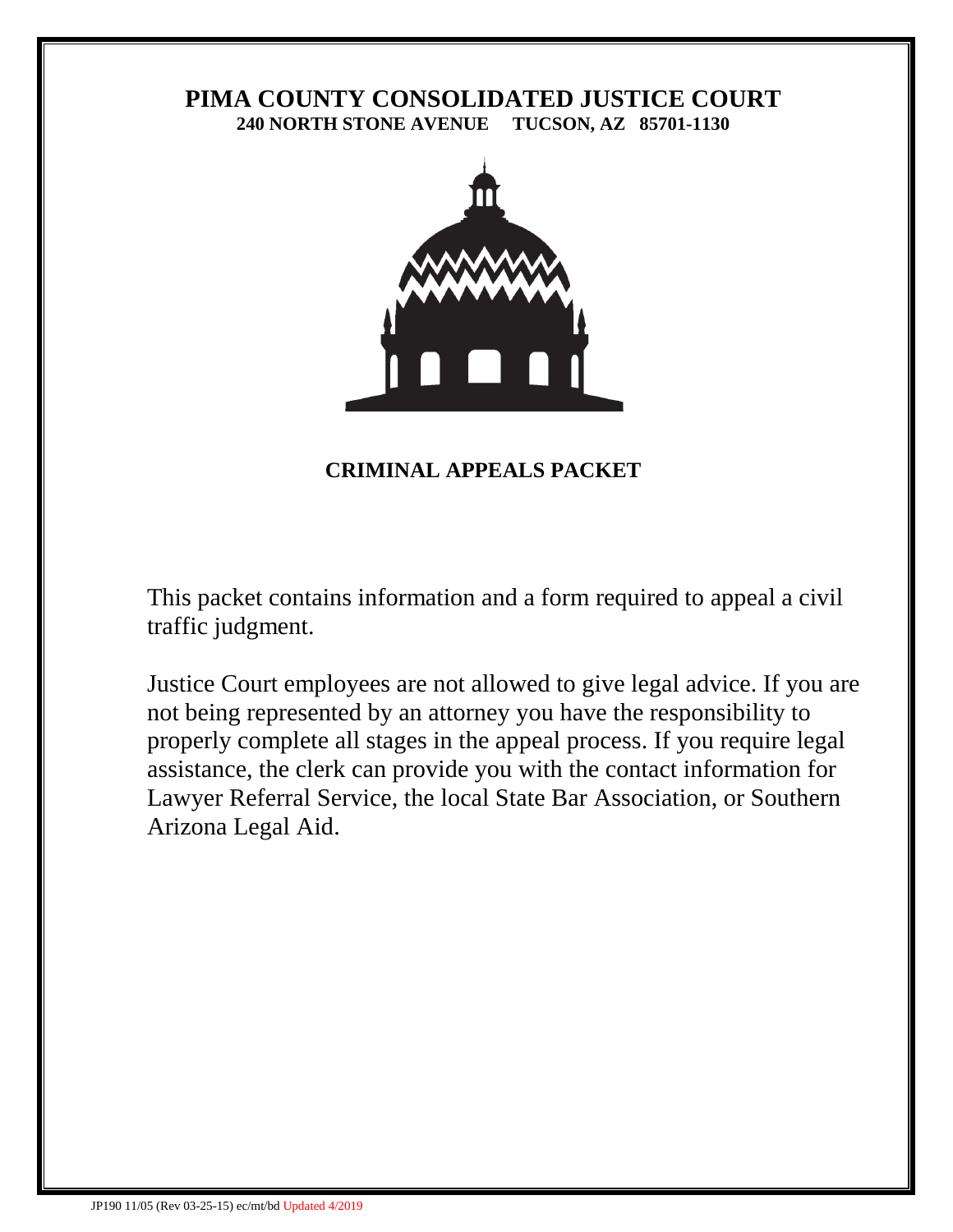## **NOTICE OF RIGHT TO APPEAL**

(CRIMINAL)

This notice explains your rights and responsibilities to file an appeal to Superior Court from an order or final judgment and your right to an attorney to represent you. A defendant may appeal a final order or final judgment entered in a criminal case. If you file an appeal, you are the appellant. The State is the appellee.

# **Your Right To An Attorney During The Appeal Stage.**

You have a constitutional right to an attorney to represent you during the appeal stage of your case. This means:

- You have the right to hire a private attorney, and
- In certain situations, you may be eligible for a court appointed attorney to represent you.

Generally, if you had a court appointed attorney for the trial, you will continue to have a court appointed attorney for the appeal.

If the sentence you are appealing includes jail time or probation and you cannot afford to hire a private attorney, you may complete a financial statement and request a court appointed attorney. Depending upon your income and financial situation, an attorney may be appointed; your request may be denied; or you may have an attorney appointed with the requirement that you pay some amount in contribution toward the cost of the attorney's services. The procedure to apply for a court appointed attorney is set forth in Rules of Criminal Procedure, Rule 6. If you wish to consider this process, ask the clerk for further instructions.

# **The Appeal Process**

There are two separate stages to the appeal process. The first stage begins in this court; the second stage takes place in the Pima County Superior Court. You must complete all steps at both stages, or your appeal may be dismissed. This notice does not set forth all the rules on criminal appeals. To read

them entirely, you may review Title 13 of the [Arizona Revised Statutes,](http://www.azleg.gov/arstitle/) and the [Superior Court](https://govt.westlaw.com/azrules/Browse/Home/Arizona/ArizonaCourtRules/ArizonaStatutesCourtRules?guid=NB12418F0715611DAA16E8D4AC7636430&transitionType=CategoryPageItem&contextData=(sc.Default))  [Rules of Appellate Procedure -](https://govt.westlaw.com/azrules/Browse/Home/Arizona/ArizonaCourtRules/ArizonaStatutesCourtRules?guid=NB12418F0715611DAA16E8D4AC7636430&transitionType=CategoryPageItem&contextData=(sc.Default)) Criminal online or at the library. It is recommended that you keep a copy of all your documents and receipts during the appeal.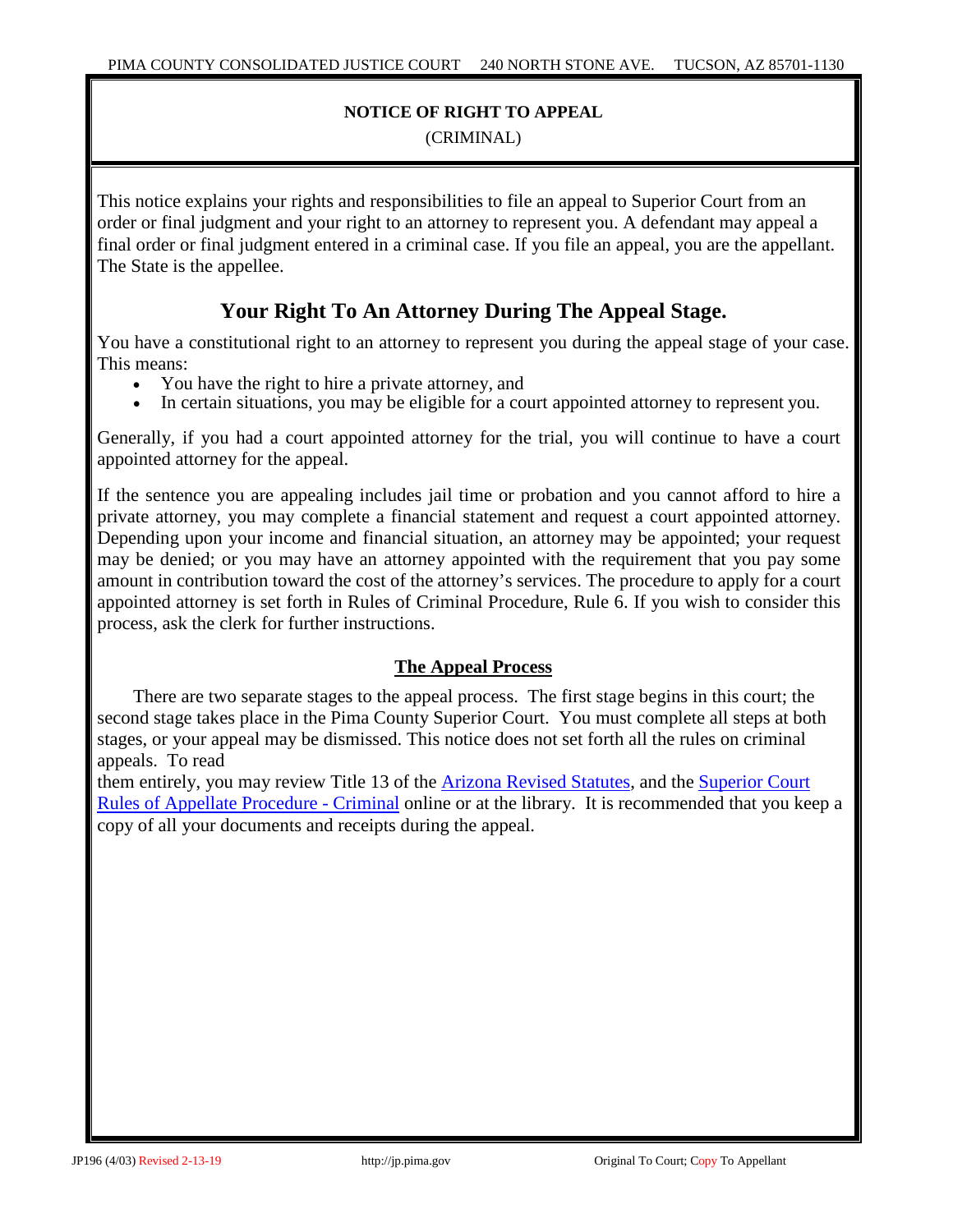#### STAGE ONE - THE TRIAL COURT

#### **STEP 1) File the Notice of Appeal**

To appeal, you must file a "Defendant's Notice of Appeal" with the Justice Court within 14 calendar days from the date the appealable order or final judgment is entered. If you do not file a "Defendant's Notice of Appeal" within the time period you lose the right to appeal.

#### **STEP 2) The Record**

Within the time to Appeal you must file an original and one copy of the Designation of Record. A designation of the record is a formal list of the items in the court record that you want to include in the appeal. Pursuant to Rule 7 of the [Superior Court Rules of Appellate Procedure -](https://govt.westlaw.com/azrules/Browse/Home/Arizona/ArizonaCourtRules/ArizonaStatutesCourtRules?guid=NB12418F0715611DAA16E8D4AC7636430&transitionType=CategoryPageItem&contextData=(sc.Default)) Criminal, if you are not proceeding as an indigent you must arrange with authorized transcribers to pay any record or transcript preparation fees. In the alternative, a joint statement of the record on appeal may be prepared and signed by both the appellant and the appellee.

#### **STEP 3) Post a Bond**

THE CONDITIONS OF RELEASE PENDING APPEAL. You cannot be forced to post an appeal bond in order to exercise your right to appeal. If you have been released on your own recognizance during the trial stage of your case, this will be your status during the appeal. If the trial court required a bond during the trial stage, however, you may still be required to post this bond during the appeal to ensure your appearance

at further court proceedings and to make sure you prosecute the appeal diligently.

#### **STEP 4) File The Written Appellate Memoranda**

The Appellant Memorandum is your written explanation as to why the trial court ruling was legally in error. The memorandum must be filed with the court within 60 calendar days of the deadline to file the Notice of Appeal. The memorandum should be typed or printed on lettersized white paper, double spaced, and not to exceed 15 pages, excluding exhibits. In order to prepare your memorandum you may request the audio recording of the court proceedings online at no cost. If you require a CD recording of the proceeding a \$28.00 fee will be imposed. If you cannot afford to pay, ask the clerk for information about a fee waiver or deferral. You must file the original and 1 copy of the memorandum with the court. The Appellee will have 30 days to file an Appellee's Memorandum in response.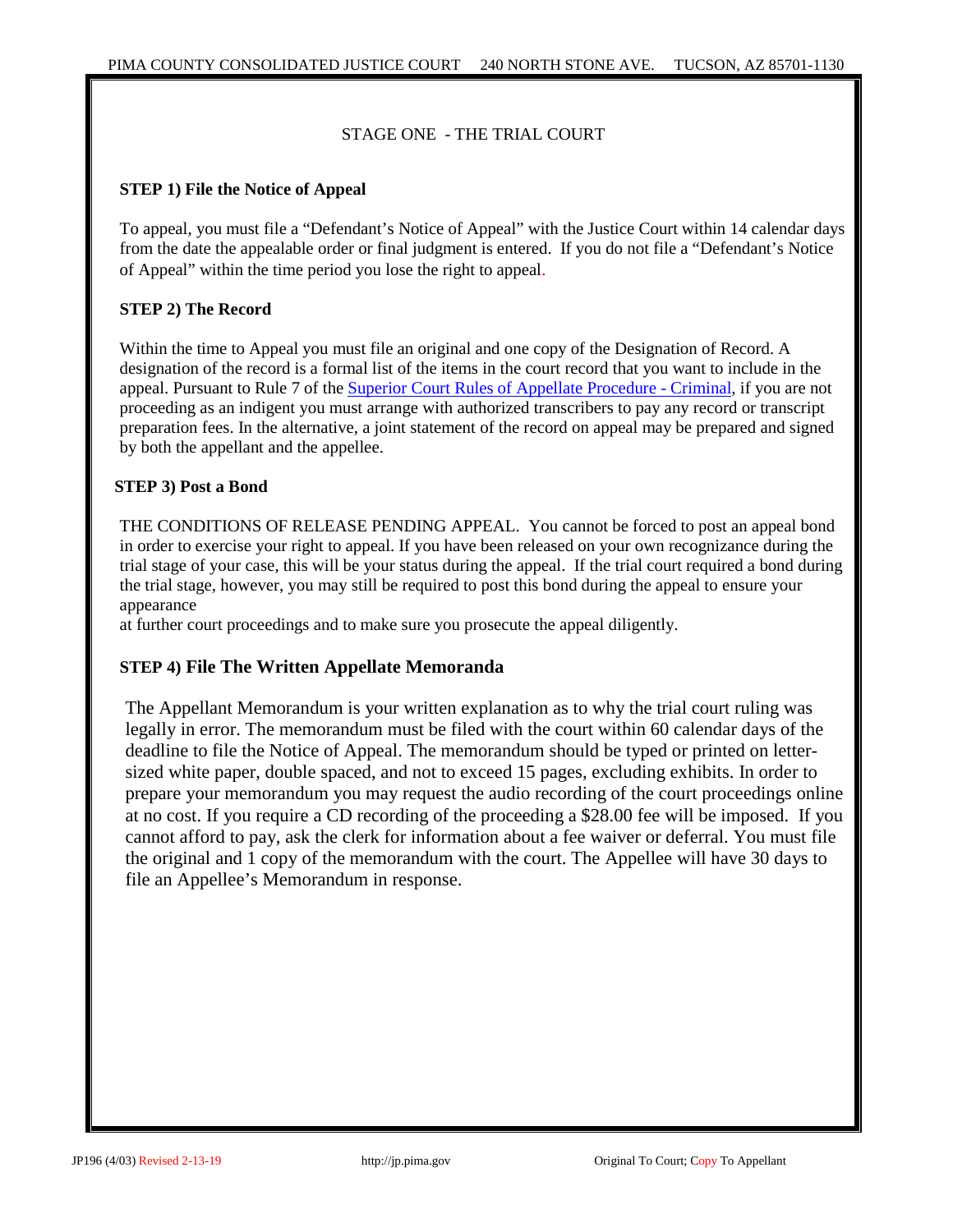STAGE TWO - THE SUPERIOR COURT

# **Step 1. Pay The Superior Court Filing Fee**

Upon receipt of the Notice of Appeal from the Justice Court, Superior Court will send you a notice with their assigned case number and instructions to pay the Superior Court fee. You must pay their filing fee or your appeal may be dismissed and your case will be sent back to the Justice Court. If you cannot afford to pay the filing fee, you may contact the Superior Court for information about a possible fee waiver or deferral.

## **Step 2. Justice Court Submits Case To Superior Court**

Upon receipt of the filing fee, the Superior Court will send a notice to the Justice Court that the appeal as been "perfected". The Justice Court will then forward a certified copy of the case file to the Superior Court.

## **Step 3. Superior Court Ruling**

The Superior Court has the right to affirm, dismiss or overrule the justice court's decision, modify some of their decision or order a new trial. The Superior Court will provide copies of its ruling to all parties.